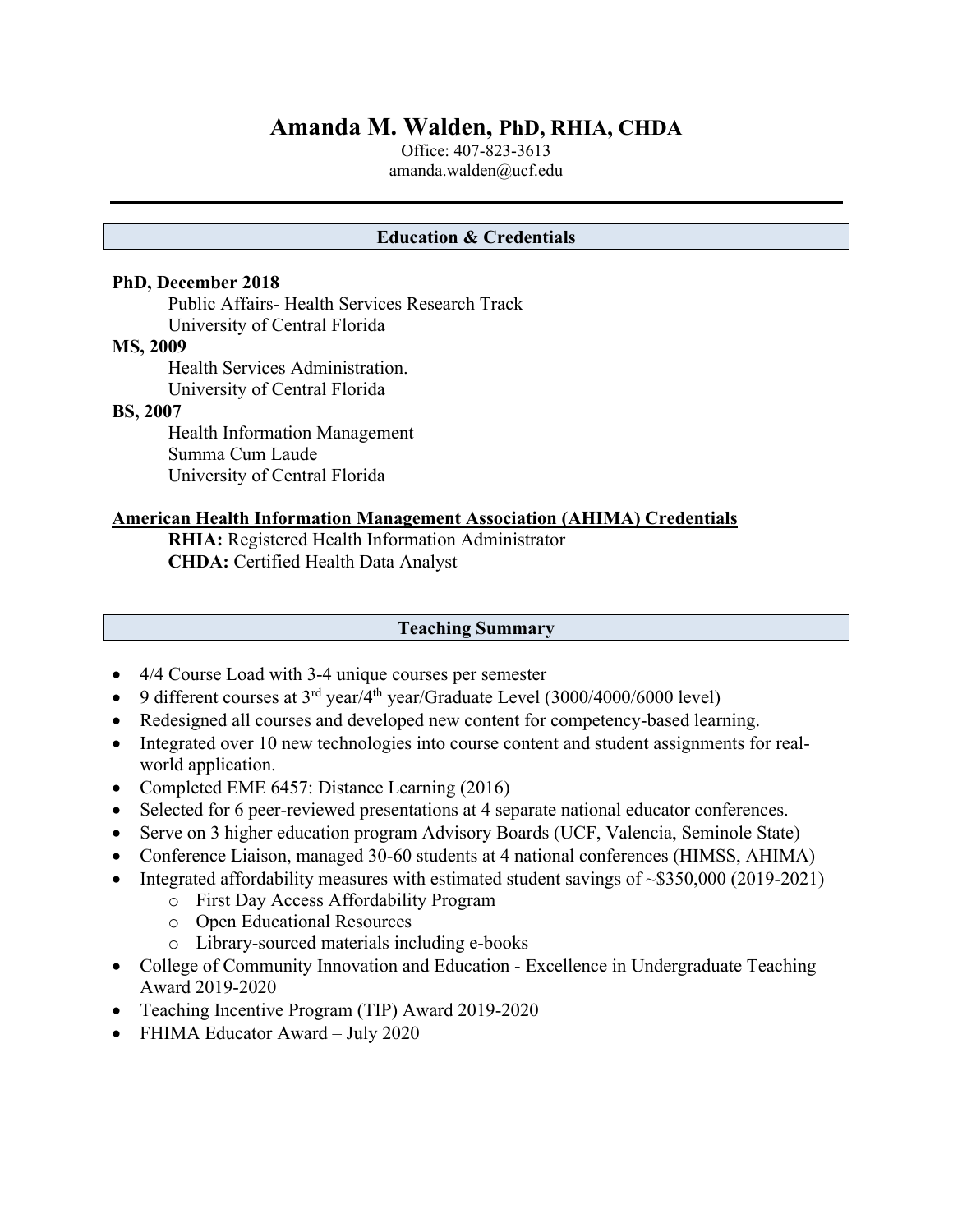# **Academic & Professional Profile**

**University of Central Florida** *(Orlando, FL)* – Fall 2012 to Present Associate Lecturer; Health Information Management Bachelor's Degree Program Appointed member of graduate faculty – College of Graduate Studies – Spring 2019

Hired for 2012-2013 academic year: Lecturer Promoted during 2017-2018 year: Associate Instructor starting Aug. 2018 Doctoral degree completed 2018-2019 year: Associate Lecturer starting Feb 2019

Graduate and Undergraduate (Senior/Junior) level courses. Web-based courses and Traditional Face-to-Face courses. Redesign courses and develop new content for competency-based learning.

#### **Notable Course Updates:**

HSC3537 – Medical Terminology

- Design and oversee course that serves  $\sim$ 1000 students per semester
- Adopt new textbook affordability program (First Day Access) • Integrate new provider  $(x2)$
- (2020) Adopt library sourced textbook and open educational resources (OER), students now have \$0 textbook/material costs
	- Create new course featuring  $~100$  virtual learning assignments to replace paid resources

## HSA 3423 – Health Law

- Utilize infograph software for student educational training project
- Create new projects to address competency requirements, include roleplaying, current events, and field-specific software (HHS Security Risk Assessment tool)

HIM3006 - Foundations of Health Information Management

• Instituted licensed technology which allows students hands-on experience with real world electronic health records.

HIM4256 - Coding II

• Developed in-depth case study using real world emergency medical records for students to apply E/M CPT codes.

## HIM4344 – HIM Department Management

- Integrate preparation exams and training materials (RHIA and CCA)
- Organize student completion of credentialing exam (CCA)
- Integrate third encoder product for student comparison project
- Integrate MS Excel training course students obtain valid certificate for future use.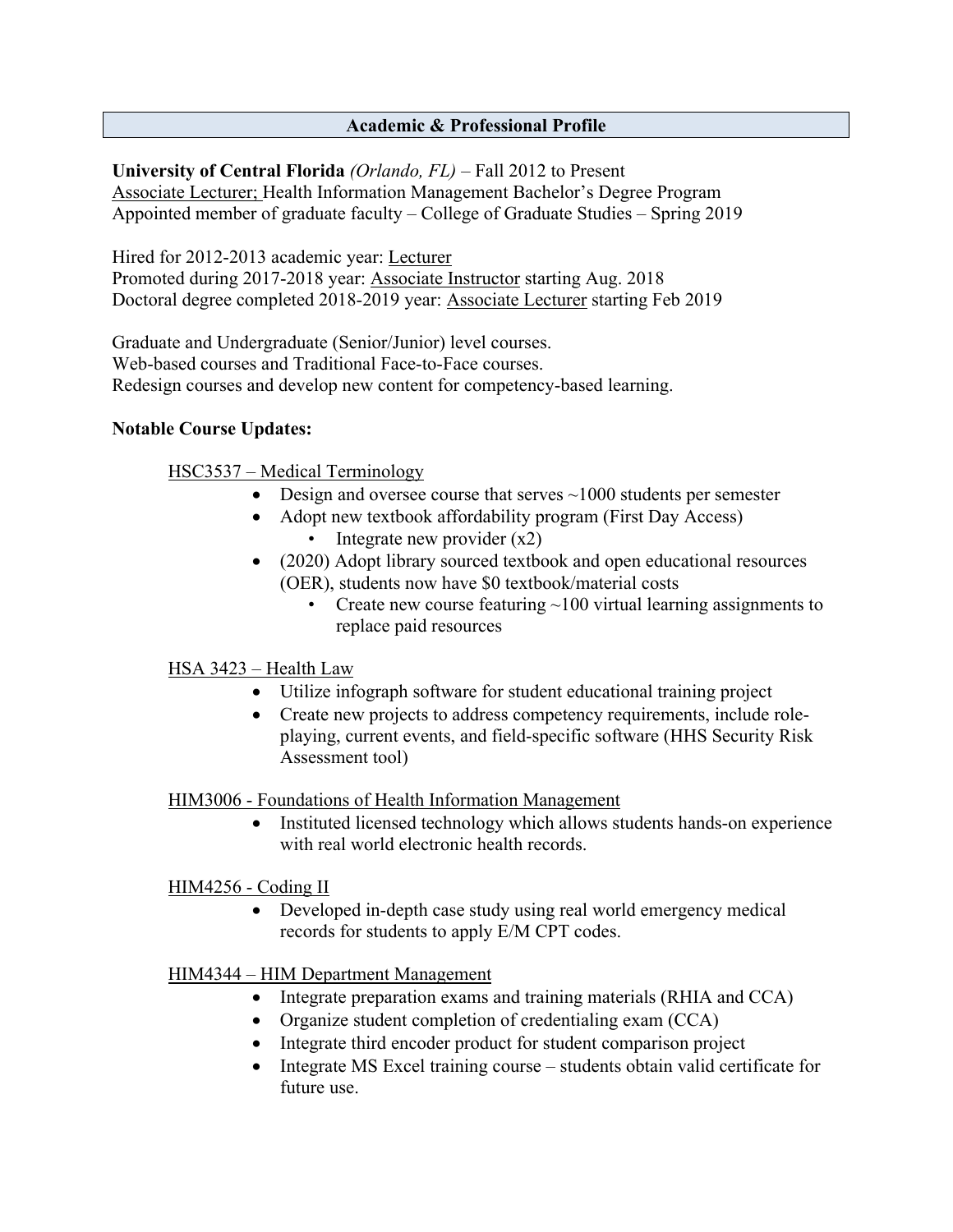#### **Academic & Professional Profile (Cont.)**

#### HIM4508 – Quality Management

- Instituted licensed technology that allows students to access coursework in quality management and obtain a valid certificate for future use.
- Created multi-part role-playing projects which integrate real world data
- Adopt library sourced textbook, students now have \$0 textbook/material costs
- Revise competency focused projects to create a semester long role-playing scenario. Projects are also revised to incorporate suggestions from the community advisory board.

#### HIM4656 – Health Information Management Systems

- Instituted licensed technology which allows students to have hands-on experience with real world electronic health records.
- Developed in depth case study using existing data for students to create back-end databases.
- Integrate MS Project training course students obtain valid certificate for future use.

HIM4676 – Professional Development and Issues in HIM

- Integrate credential review program to enhance student preparedness for exam
- Integrate interactive training products to address critical areas in curriculum including leadership and ethics
- Incorporate multi-step resume create/review process

**University of Central Florida** *(Orlando, FL)* – January 2010 to Spring 2012 Adjunct Professor: Health Information Management Bachelor's Degree Program

**La Amistad Behavioral Health Services** *(Maitland, FL)* – November 2010 to 2012 Health Information Management Manager and Facility Privacy Officer; Consultant *Served as department head for 80 bed inpatient and 40 person outpatient capacity facility.*

# **AMZ Healthcare Consulting LLC** *(Orlando, FL)* – January 2010 to 2013

Owner/Consultant

*Worked in conjunction with Health Information Xperts to evaluate and overhaul a large physician owned practice's Health Information Management Department's Policies and Procedures to ensure compliance with new Federal Privacy Laws*

**Orlando Health (***Orlando, FL) -* October 2005 to December 2010 Health Information Management Analyst II *Perform multiple analytical tasks.*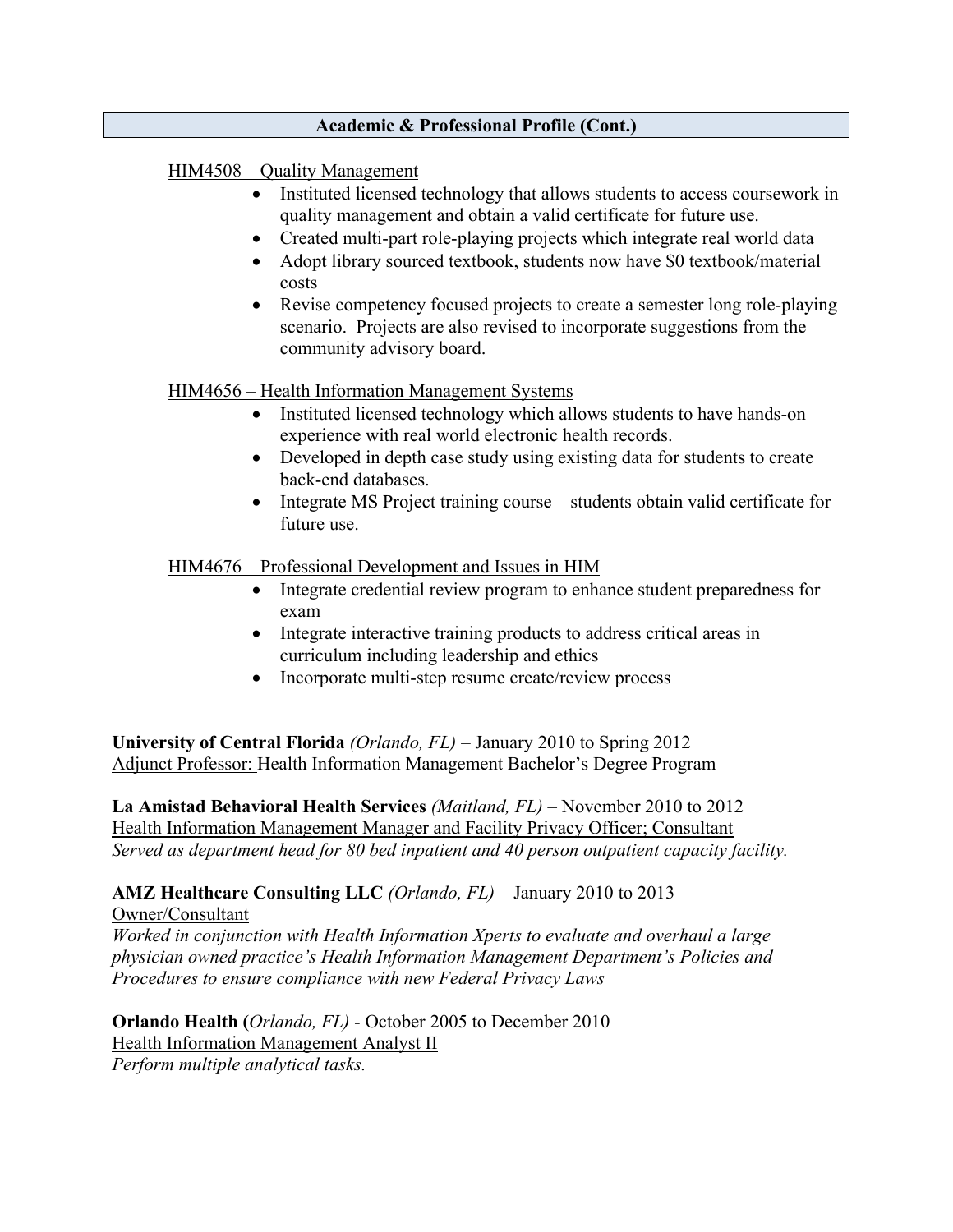#### **Awards / Scholarships**

- Internal Awards
	- o College of Community Innovation and Education Excellence in Undergraduate Teaching Award 2020
	- o Teaching Incentive Program (TIP) Award 2020
- External Awards
	- o Florida Health Information Management Educator Award July 2020
		- One award provided for State of Florida: recognize members who have made a significant contribution to education in health information science and management.
	- o Florida Health Information Management Literary Award 2017
		- One award provided for State of Florida: recognize members who have made a significant contribution to the body of knowledge in health information science and management.
	- $\circ$  Society for Design and Process Science Poster Presentation 2<sup>nd</sup> Place 2016
- Educational/Student Awards
	- o American Health Information Management Association Foundation Joel Nagorner Endowed Research Scholarship 2018
	- o Dr. Thomas T.H. Wan Scholarship at the University of Central Florida 2016
	- o American Health Information Management Association Foundation Merit Scholarship 2015
	- o Graduate Student Fellowship from the University of Central Florida 2007-2008
	- o Outstanding Student Award from the Health Information Management Undergraduate Program at the University of Central Florida 2007
	- o Outstanding Student Award from Florida Health Information Management Association 2007

#### **University Service**

University Level Service:

- Faculty Senate Library Advisory Committee
	- o Member:2019-2021
	- o Chair: 2020-2021
- Search Committee: Founding Dean of Libraries: 2021
- Essentials of Online Teaching Faculty Reviewer: 2020
- UCF-CDL Faculty Development Ecosystem Advisory Board: 2021-present
	- o Subgroup Advanced Topics: 2021-present

College Level Service:

- COHPA/CCIE Scholarship Selection Committee 2016-present
- Technology Advisory Committee 2017-2018
- Reviewer for the Divisional Review Committee (Institutional Effectiveness) 2018-present
- Undergraduate Curriculum Coordinator Committee- alternate voting member: 2020-present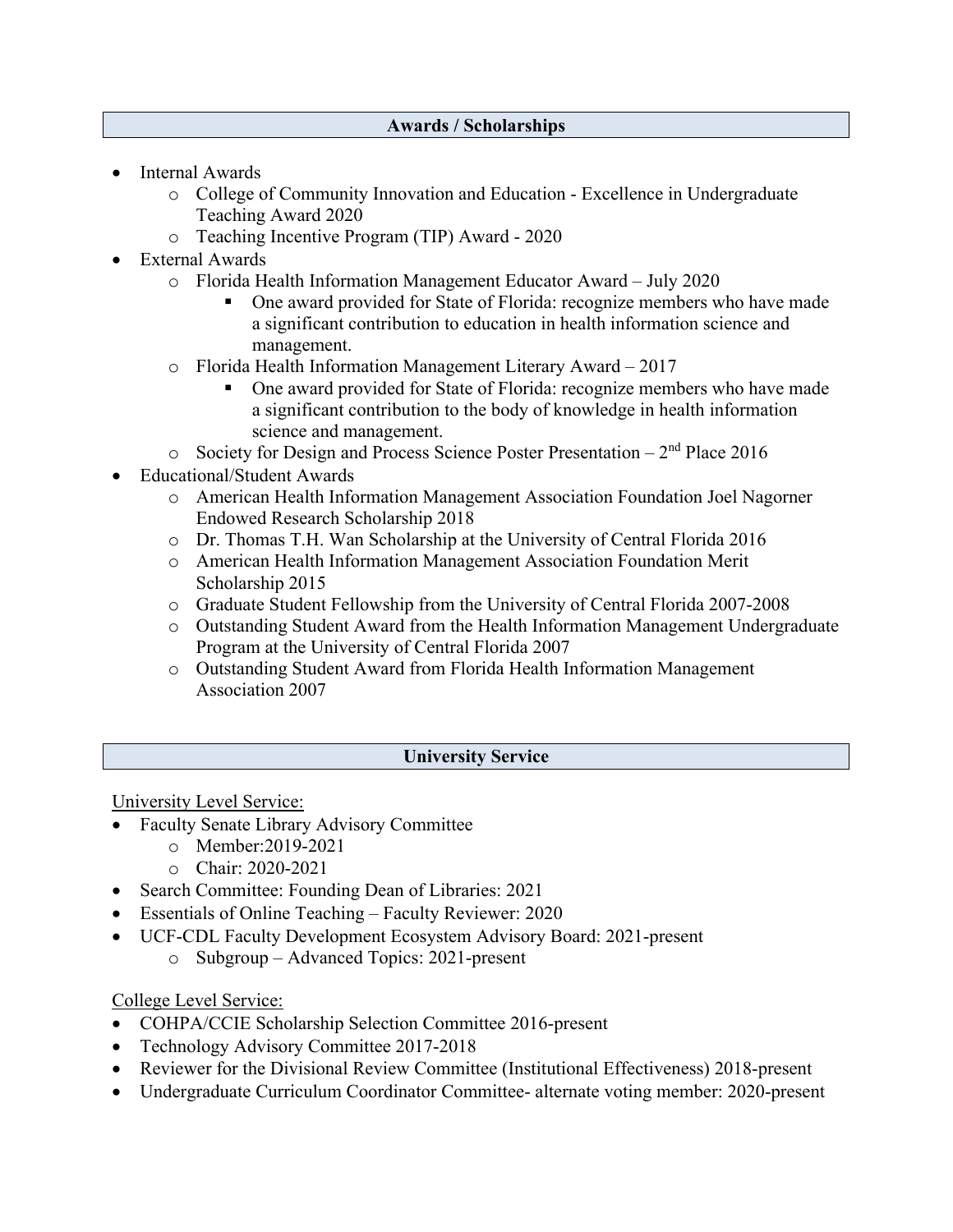### **University Service (cont.)**

School /Department Level Service

- Outstanding Alumni & Scholarship Committee
	- o Member: 2012-
	- o Chair:
- Faculty Search Committees
	- o Member: 2013-2016, 2021
	- o Chair Faculty Search Committee (HIIM Faculty): 2016
- Faculty Advisor for Student Health Information Management Association (SHIMA) 2014 to present
	- o Bi-annual standing student group service projects
		- Preceptor Health Information Professional week 'thank you' bags and partner recognition efforts (video/flyer compilation)
		- **Donation of Halloween trick or treat bags to local organization.**
- Student Conference Liaison
	- o Health Information Management Systems Society Annual Conference: 2014, 2019
	- o American Health Information Management Association Annual Conference: 2015, 2016
- Member of Appeals Committee: 2013-present
- Member of Portfolio Committee: 2014-2015

# **Academic/Continuing Education Activities**

- Doctoral student Part time: 2013-2018
	- o EME 6457: Distance Learning (2016)
- Institute for Healthcare Improvement Basic Certificate in Quality and Safety (2020)
- UCF Continuing Education Training (2016): Intermediate Microsoft Excel 2013
- UCF Continuing Education (2016): Introduction to Microsoft Access 2013
- UCF Continuing Education (2019): Introduction to Microsoft Project 2016
- Attendance at the AHIMA Academy on Education (Educator driven conference): 2014, 2016
- FCTL Summer Conference, 2013, 2019
- QEP E-Portfolio Bootcamp 2017
- OEP Course HIP Designation Bootcamp, 2020
	- o Course approved at conclusion for Integrative Learning Experience (IL) Designation
- FCTL Teaching & Learning Days 2017, 2020
- Completion of IDL 6543 training course- Interactive Distributed Learning for Technology-Mediated Course Delivery, Course Development and Web Services, Fall 2012
- Faculty Advisor- IDL 6543 for program colleague Spring 2017
- Continuing Education events National, State, and Local level educational sessions-Ongoing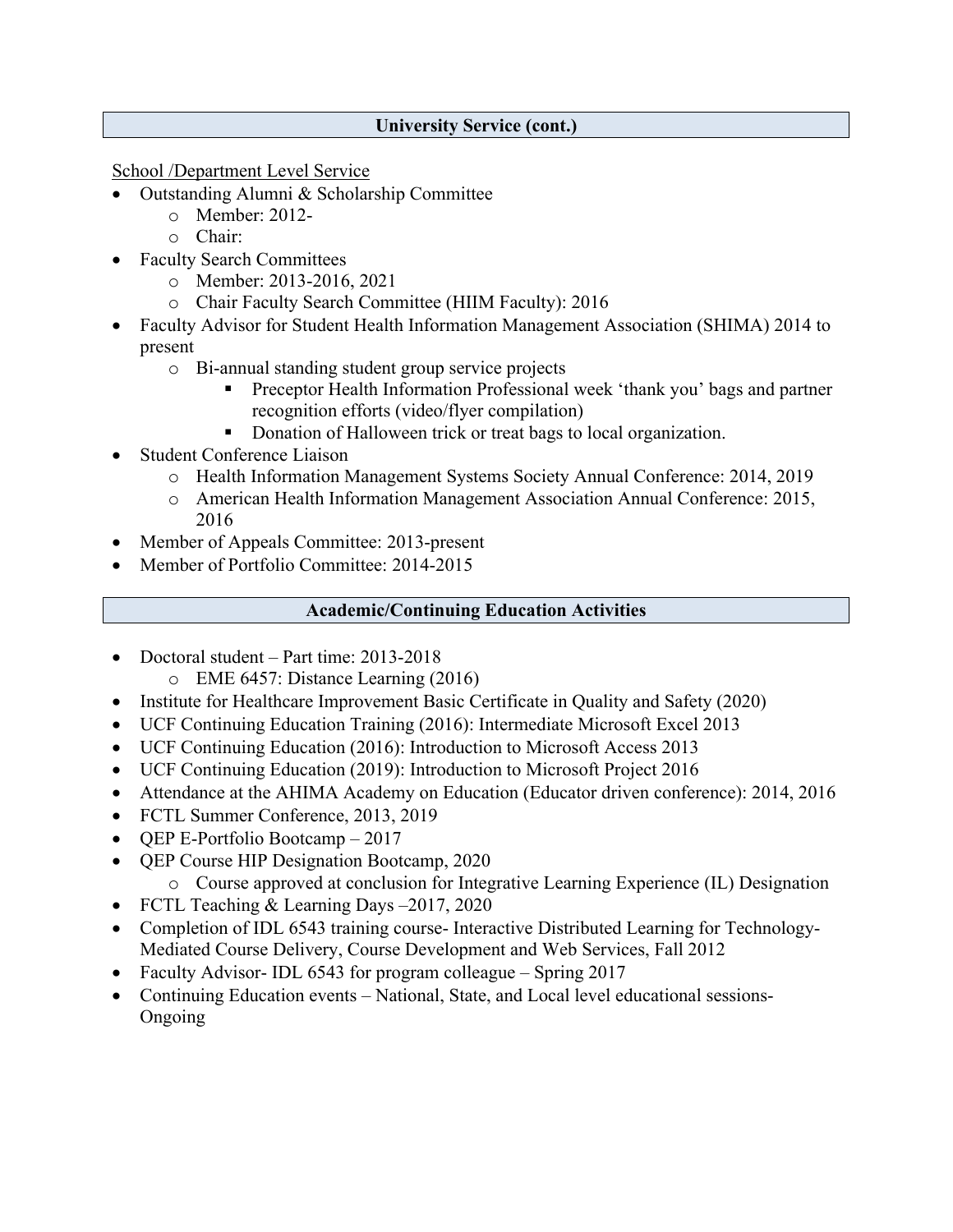# **Professional Committees & Activities**

American Health Information Management Association (AHIMA):

- Member 2005 to present
- Council on Excellence in Education: Elected Member 2021-2023
	- Academic Research Workgroup: Co-Chair 2021-2022
- Council on Excellence in Education: Research & Periodicals Workgroup Member 2013-2018

Florida Health Information Management Association (FHIMA):

- Member 2005 to present
- Director 2017-2019
- Arrangements Committee
	- Chair 2015-2016
	- Co-Chair 2012-2013
	- Member 2013-2014, 2016-2017
- Bridging the Gap Committee
	- Co-Chair 2013-2015
	- $\blacksquare$  Member 2015-2016
- HIM Awareness Committee (alternate) Member 2019-2020

# Central Florida Health Information Management Association (CFHIMA):

- Member 2005 to present
- Secretary 2013-2014
- President 2014-2015
- Past President 2015-2016
- Program Co-Chair 2016-2017, 2019-2020
- Advisory Board Member 2017-2018

## University of Central Florida HIIM Advisory Board

• Faculty Member 2013 to present

## Seminole State College HIIM Advisory Board

• Member 2016 to present

## Valencia College HIIM Advisory Board

• Member 2018 to 2020

## Florida Educators Collaboration Group

• Member 2020 to present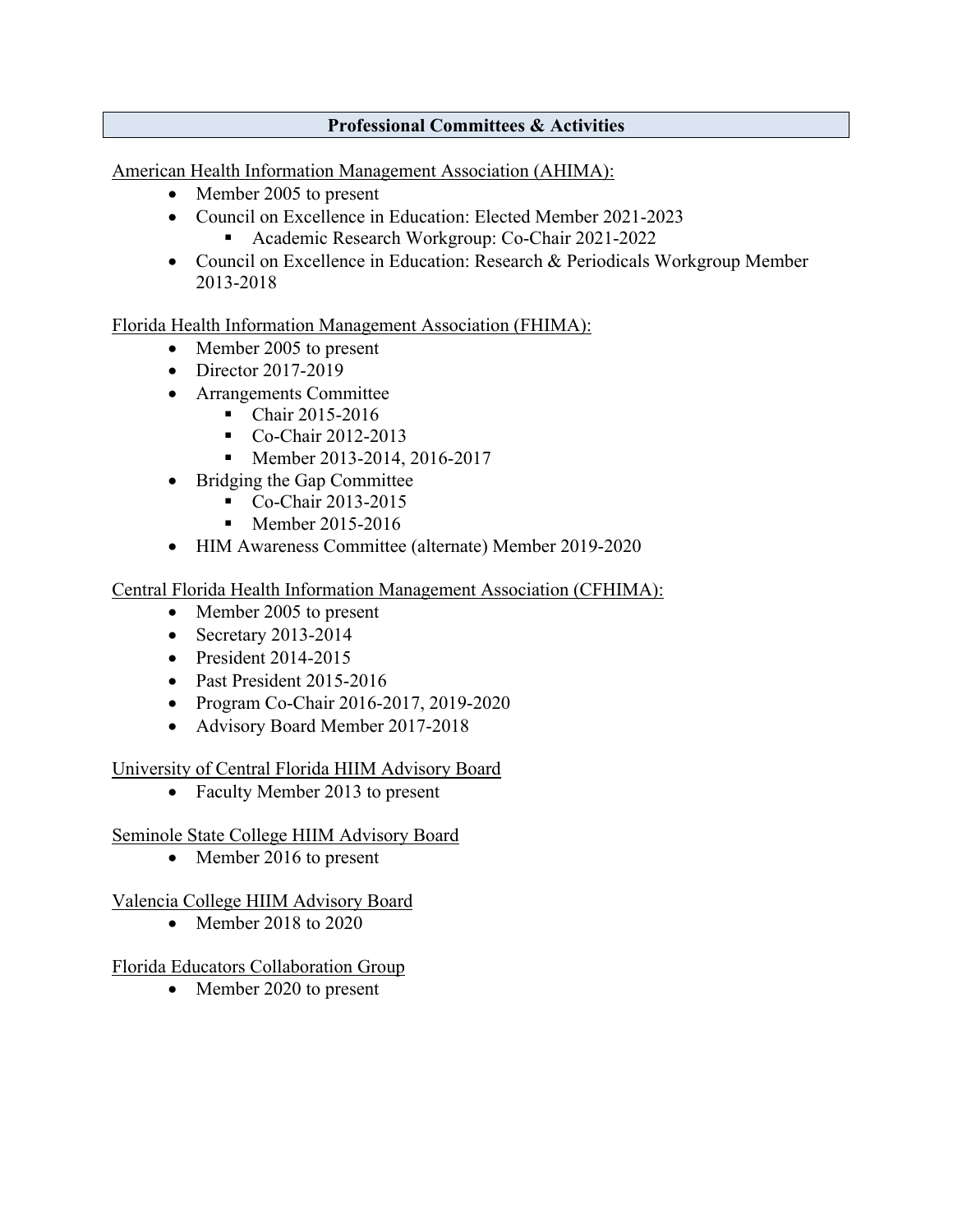#### **Peer Reviewed Presentations**

**Walden, A.** (2020). Data Breaches & Privacy Officers: Studies of Their Characteristics and Those Who Report. Presented during AHIMA Annual Conference, virtual.

**Walden, A.,** Russell, O. (2020). Domain 5 (Leadership): Hard to Climb. AHIMA Assembly on Education Annual Conference. *Accepted but declined to participate.*

Walden, A. (2019). Data Breaches & Privacy Officers: Studies of Their Characteristics and Those Who Report. Presented during FHIMA Annual Conference in Orlando, Florida.

**Walden, A.,** Cortelyou-Ward, K. (2018). Data Breach Locations, Types, and Associated Characteristics Among US Hospitals. Presented during AUPHA Academic Forum at the Health Information Management Systems Society Annual Conference in Las Vegas, Nevada.

Noblin, A., **Walden, A.** (2016) Our Uphill Journey to Competency Integration. Presented at Assembly on Education (AOE) of AHIMA in Denver, Colorado.

**Walden, A.,** Noblin, A. (2016) Preparing a Future Educator: An Alternative Internship (AOE) of AHIMA in Denver, Colorado.

**Walden, A.**, Hustader Gabriel, M., Rutherford, A., Noblin, A., Cortelyou-Ward, K. (2016). Society for Design and Process Science. Data Breach Locations, Types, and Associated Characteristics among U.S. Hospitals. Poster Presentation at Society for Design and Process Science (SDPS) in Orlando, Florida.

Noblin, A., **Walden, A.** (2014) Project Management, Its More than Just a Gantt Chart! Presented at Assembly on Education (AOE) of AHIMA in Chicago, Illinois.

Noblin, A., **Walden, A.** (2014) A Unique Internship Experience: The Intelligent Hospital at HIMSS. Presented at Assembly on Education (AOE) of AHIMA in Chicago, Illinois.

**Invited Presentations**

**Walden, A.** (2020). Impact of COVID-19 on HIIM Education. Presented at CFHIMA regional meeting in Orlando, Florida.

**Walden, A.** (2020). Technology Tuesdays: Graphics and Widgets. Presented virtually for the Faculty Center for Teaching and Learning.

Noblin, A., **Walden, A**., Russell, L. (2020). Go Outside the Box. Presented at Florida Health Information Management Association (FHIMA) annual convention, virtual presentation.

Noblin, A., **Walden, A**., Russell, L. (2021). Go Outside the Box. Presented at Arkansas Health Information Management Association (ArHIMA) annual meeting, virtual presentation.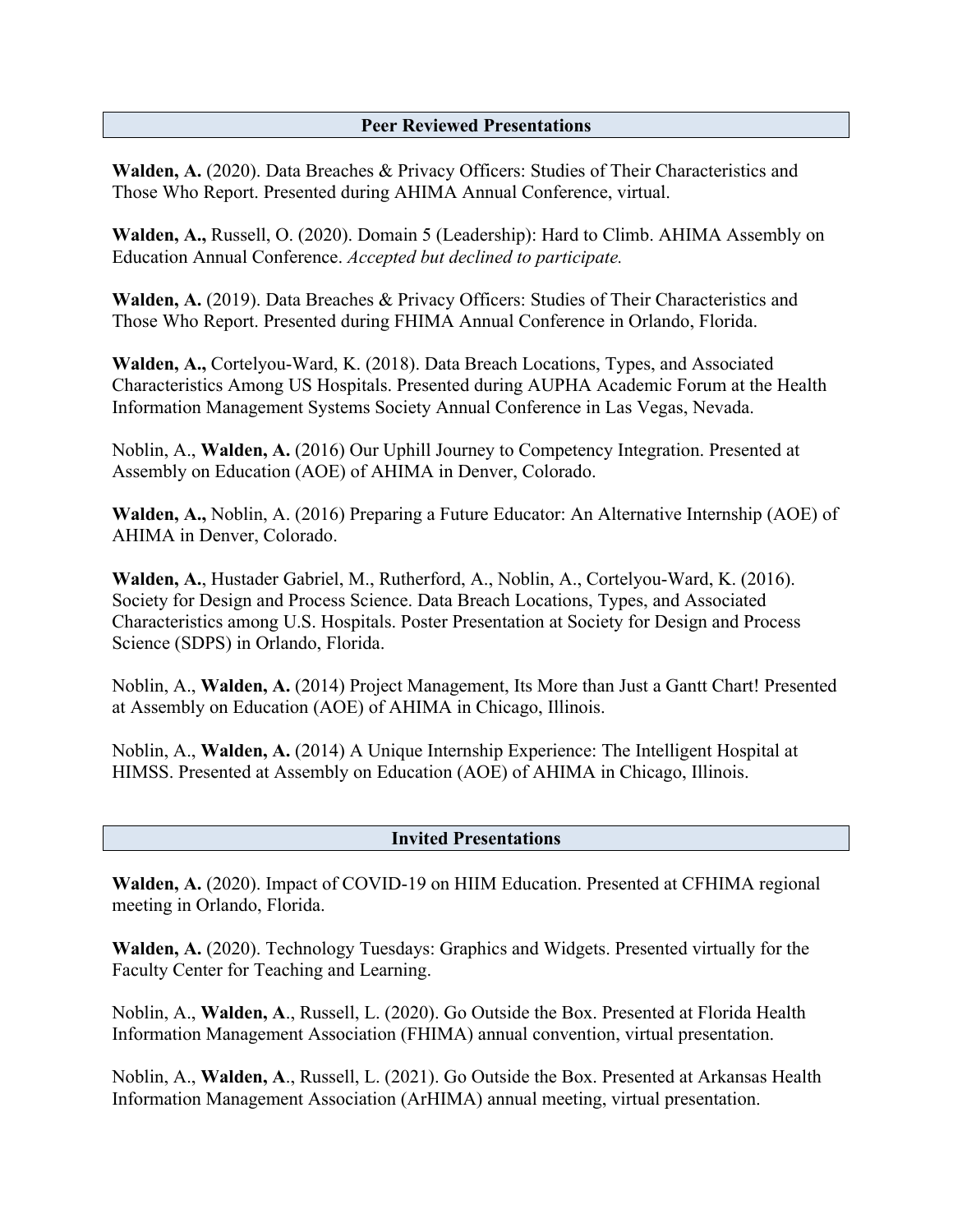#### **Invited Presentations (cont.)**

**Walden, A.**, Noblin, A. (2018). Data Breach Locations, Types, and Associated Characteristics Among US Hospitals. Presented at CFHIMA regional meeting in Orlando, Florida

**Walden, A.** (2018). Preparing for the CHDA. Presented at CFHIMA regional meeting in Orlando, Florida

**Walden, A.** (2017) Data Analytics for Information Governance. Presented at FHIMA Annual Convention in Orlando, Florida.

Head, E., Redd-Hackey, G., **Walden, A.,** Millican, W. (2017). Strengthening and Conditioning Your Data Analytic Skills. Presented at FHIMA Annual Convention in Orlando, Florida.

**Walden, A.** (2016). HIPAA for Human Resources. Presented to the Human Resources Department staff at University of Central Florida.

**Walden, A.**, Reyes, T. (2016). Health Information Management. Presented as part of Teach-In to students at Evans High School.

**Walden, A.** (2013). HIPAA Knowledge for Medical Assistants. Presented to Medical Assistant students at Florida Health Care Academy.

#### **Peer Reviewed Journal Articles**

**Walden, A.,** Cortelyou-Ward, K., Noblin, A. (2021). Privacy Officers: Who They Are and Where They Work. *Perspectives in Health Information Management.* 18(Spring): 1i.

**Walden, A.,** Cortelyou-Ward, K., Hufstader Gabriel, M., Noblin, A. (2020). To Report or Not Report Health Care Data Breaches. *American Journal of Managed Care.* 26(12). e395-e402.

Gabriel, M., Noblin, A., Rutherford, A., **Walden, A.,** and Cortelyou-Ward, K. (2018). Data Breach Locations, Types, and Associated Characteristics Among US Hospitals. *American Journal of Managed Care.* 24(2). 294-300.

Noblin, A., **Walden, A.,** and Safian,S. (2015) The Value of In-Person Exam Preparation Workshops in Obtaining an AHIMA Credential. *Educational Perspectives in Health Informatics and Information Management.* 1-6.